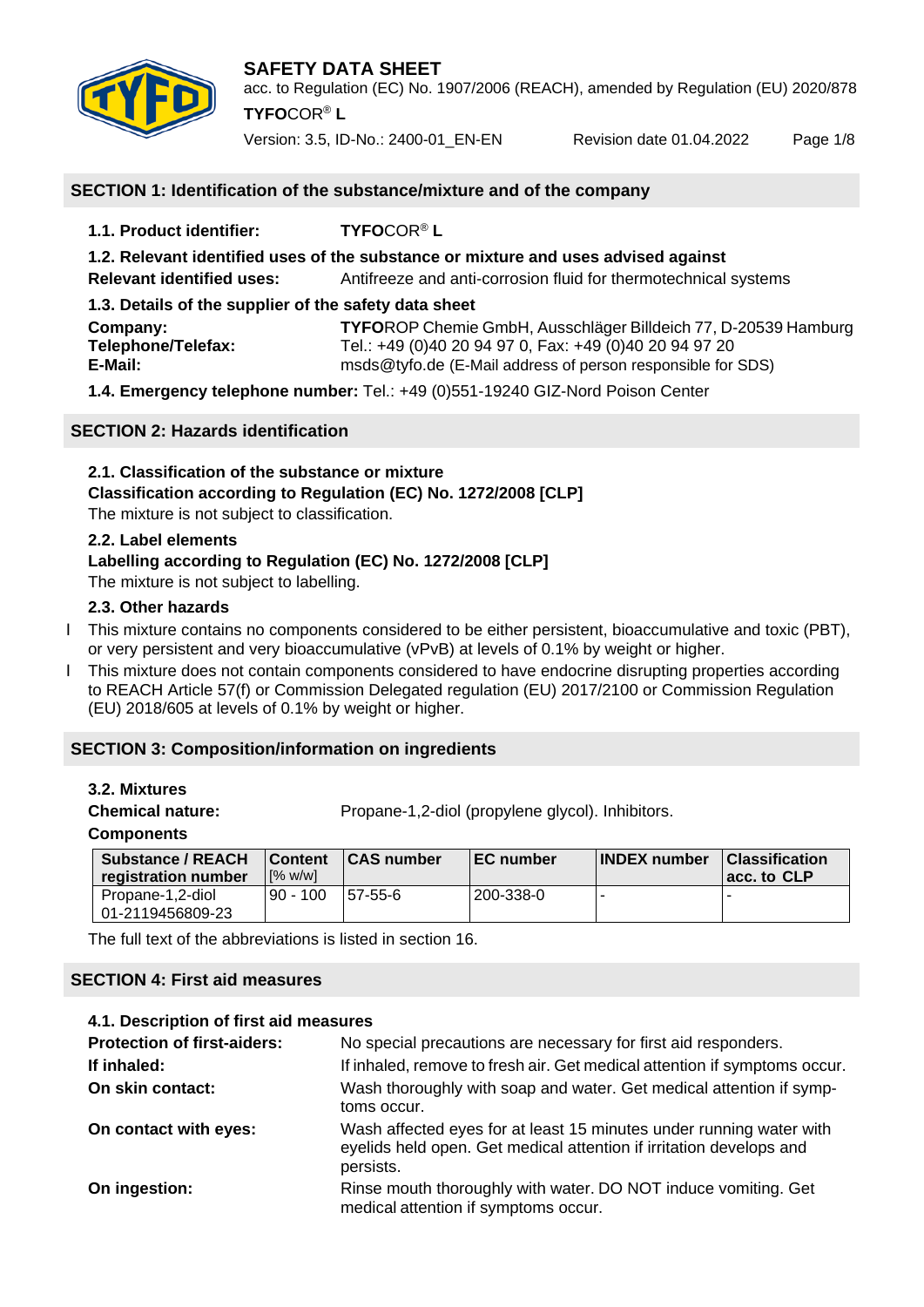

# **SAFETY DATA SHEET** acc. to Regulation (EC) No. 1907/2006 (REACH), amended by Regulation (EU) 2020/878 **TYFO**COR® **L**

Version: 3.5, ID-No.: 2400-01\_EN-EN Revision date 01.04.2022 Page 2/8

#### **SECTION 4: First aid measures**

**4.2. Most important symptoms and effects, both acute and delayed** None known.

# **4.3. Indication of any immediate medical attention and special treatment needed**

**Treatment:** Symptomatic treatment (decontamination, vital functions)

# **SECTION 5: Firefighting measures**

| 5.1. Extinguishing media                                   |                                                                                                                                                                                                                                  |
|------------------------------------------------------------|----------------------------------------------------------------------------------------------------------------------------------------------------------------------------------------------------------------------------------|
| Suitable extinguishing media:                              | Water spray. Alcohol-resistant foam. Dry powder. Carbon dioxide $(CO2)$ .                                                                                                                                                        |
| Unsuitable extinguishing media: None known.                |                                                                                                                                                                                                                                  |
| 5.2. Special hazards arising from the substance or mixture |                                                                                                                                                                                                                                  |
| <b>Specific hazards during</b><br>firefighting:            | Exposure to combustion products may be a hazard to health.                                                                                                                                                                       |
| Hazardous combustion products: Carbon oxides.              |                                                                                                                                                                                                                                  |
| 5.3. Advice for fire-fighters                              |                                                                                                                                                                                                                                  |
| <b>Special protective</b><br>equipment:                    | In the event of fire, wear self-contained breathing apparatus. Use per-<br>sonal protective equipment.                                                                                                                           |
| <b>Specific extinguishing</b><br>methods:                  | Use extinguishing measures that are appropriate to local circumstances<br>and the surrounding environment. Use water spray to cool unopened<br>containers. Remove undamaged containers from fire area if it is safe<br>to do so. |

# **SECTION 6: Accidental release measures**

# **6.1. Personal precautions, protective equipment and emergency procedures**

**Personal precautions:** Use personal protective equipment. Follow safe handling advice and personal protective equipment recommendations.

# **6.2. Environmental precautions**

Discharge into the environment must be avoided. Prevent further leakage or spillage if safe to do so. Prevent spreading over a wide area (e.g. by containment or oil barriers). Retain and dispose of contaminated wash water. Local authorities should be advised if significant spillages cannot be contained.

# **6.3. Methods and material for containment and cleaning up**

**Methods for cleaning up:** Soak up with inert absorbent material. For large spills, provide dyking or other appropriate containment to keep material from spreading. If dyked material can be pumped, store recovered material in appropriate container. Clean up remaining materials from spill with suitable absorbent. Local or national regulations may apply to releases and disposal of this material, as well as those materials and items employed in the cleanup of releases. You will need to determine which regulations are applicable. Sections 13 and 15 provide information regarding certain local or national requirements.

**6.4. Reference to other sections:** See sections 7, 8, 11, 12 and 13.

# **SECTION 7: Handling and storage**

| 7.1. Precautions for safe handling |                                        |  |
|------------------------------------|----------------------------------------|--|
| <b>Technical measures:</b>         | See Engineering measures in section 8. |  |
| Local/total ventilation:           | Use only with adequate ventilation.    |  |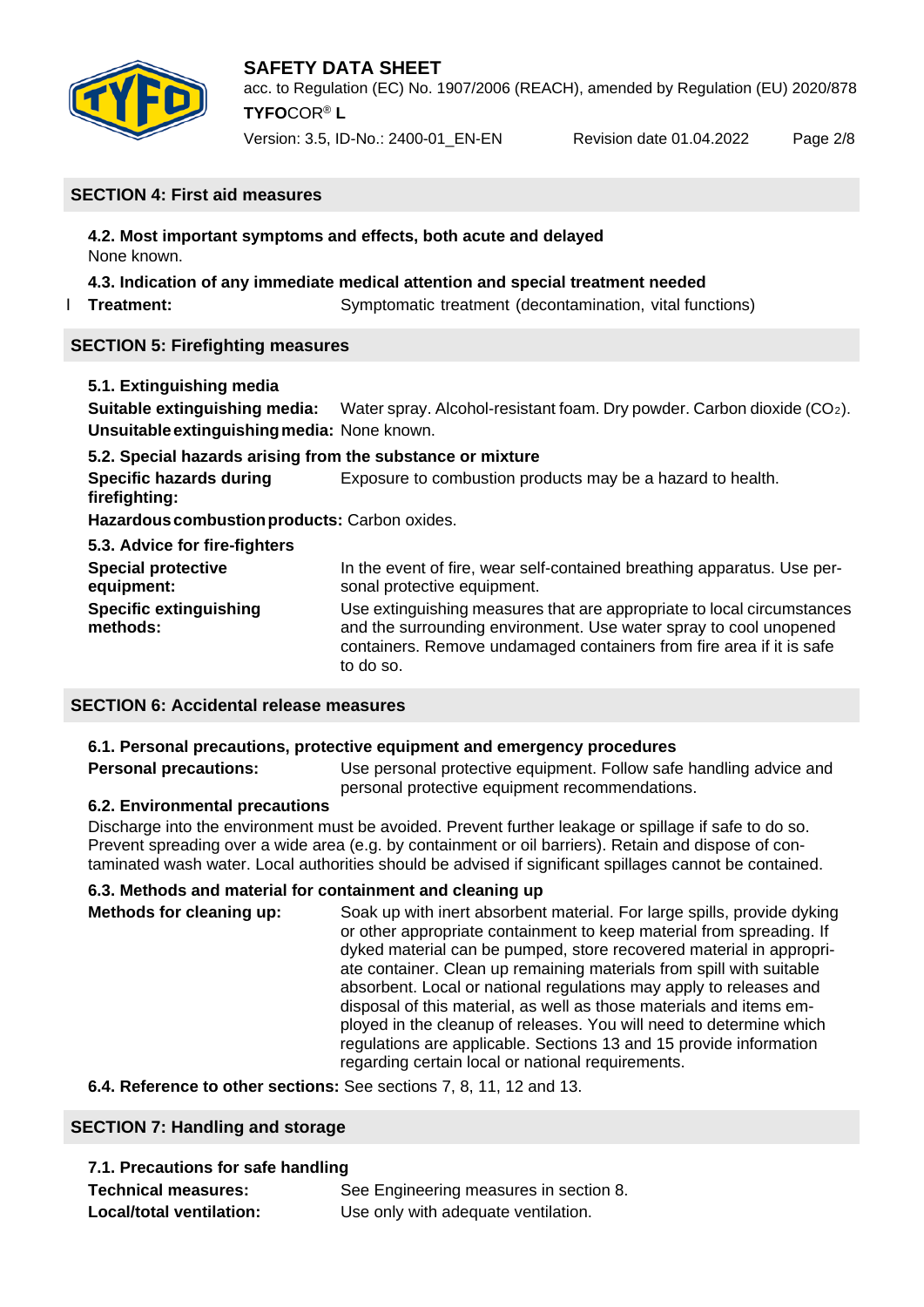

acc. to Regulation (EC) No. 1907/2006 (REACH), amended by Regulation (EU) 2020/878 **TYFO**COR® **L**

Version: 3.5, ID-No.: 2400-01\_EN-EN Revision date 01.04.2022 Page 3/8

#### **SECTION 7: Handling and storage**

| Advice on safe<br>handling:                                       | Handle in accordance with good industrial hygiene and safety prac-<br>tice. Take care to prevent spills, waste and minimize release to the<br>environment. |
|-------------------------------------------------------------------|------------------------------------------------------------------------------------------------------------------------------------------------------------|
| Advice on protection against<br>fire and explosion:               | Observe the general rules of industrial fire protection.                                                                                                   |
| <b>Hygiene measures:</b>                                          | When using do not eat, drink or smoke. Wash contaminated cloth-<br>ing before re-use.                                                                      |
| 7.2. Conditions for safe storage, including any incompatibilities |                                                                                                                                                            |
| <b>Requirements for storage</b><br>areas and containers:          | Store containers tightly sealed in a cool, dry and well ventilated<br>place. Store in accordance with the particular national regulations.                 |
| <b>Advice on common</b><br>storage:                               | Do not store with strong oxidizing agents. Keep away from food,<br>beverages and animal feedstuffs.                                                        |

#### **7.3. Specific end uses**

For the relevant identified uses listed in section 1 the advice mentioned in this section 7 is to be observed.

#### **SECTION 8: Exposure control/personal protection**

#### **8.1. Control parameters**

#### **Components with occupational exposure limits Information on component Propane-1,2-diol**

| Legal basis | Value type        | <b>Control parameters</b>         | <b>Further information</b>                    |
|-------------|-------------------|-----------------------------------|-----------------------------------------------|
| GB EH40     | TWA (Particles)   | $10 \,\mathrm{mg/m^3}$            | Where no specific short-term exposure limit   |
|             | TWA (Total vapour | $10 \,\mathrm{mg/m^3}$            | is listed, a figure three times the long-term |
|             | and particles)    | $474 \,\mathrm{mg/m^3}$ , 150 ppm | exposure should be used.                      |

#### **DNEL values - information on component Propane-1,2-diol**

| End use            | <b>Exposure routes</b>   | <b>Potential health effects</b>                       | Value                                |
|--------------------|--------------------------|-------------------------------------------------------|--------------------------------------|
| Workers<br>Workers | Inhalation<br>Inhalation | Long-term local effects<br>Long-term systemic effects | 10 mg/m $3$<br>168 mg/m <sup>3</sup> |
| Consumers          | Inhalation               | Long-term local effects                               | 10 mg/m <sup>3</sup>                 |
| Consumers          | Inhalation               | Long-term systemic effects                            | 50 mg/m <sup>3</sup>                 |

#### **PNEC values - information on component Propane-1,2-diol**

| <b>Fresh</b><br>water | <b>Marine</b><br>water | <b>Water (intermit-</b><br>l tent release) | ∣sediment   | <b>IFresh water   Marine water  </b><br>sediment | ∣Soil               | Sewage treat-<br>I ment plant |
|-----------------------|------------------------|--------------------------------------------|-------------|--------------------------------------------------|---------------------|-------------------------------|
| $260$ mg/l            | $26$ ma/l              | 183 ma/l                                   | l 572 ma/ka | l 57.2 ma/ka                                     | $150 \text{ mg/kg}$ | $ 20000 \text{ mg}/I$         |

# **8.2. Exposure controls**

**Engineering measures:** Ensure adequate ventilation, especially in confined areas. Minimize workplace exposure concentrations.

# **Personal protective equipment**

**Eye protection:** Safety glasses with side-shields (frame goggles, e.g. EN 166). **Hand protection:** Chemical resistant protective gloves (EN 374). Material: butyl rubber. Protective index 2. Break through time: >30 minutes. Glove thickness: 0.7 mm. Material: nitrile rubber. Protective index 2. Break through time: >30 minutes. Glove thickness: 0.4 mm. Remarks: Choose gloves to protect hands against chemicals depending on the concentration and quantity of the hazardous substance and specific to place of work. For special applications, we recommend clarifying the resis-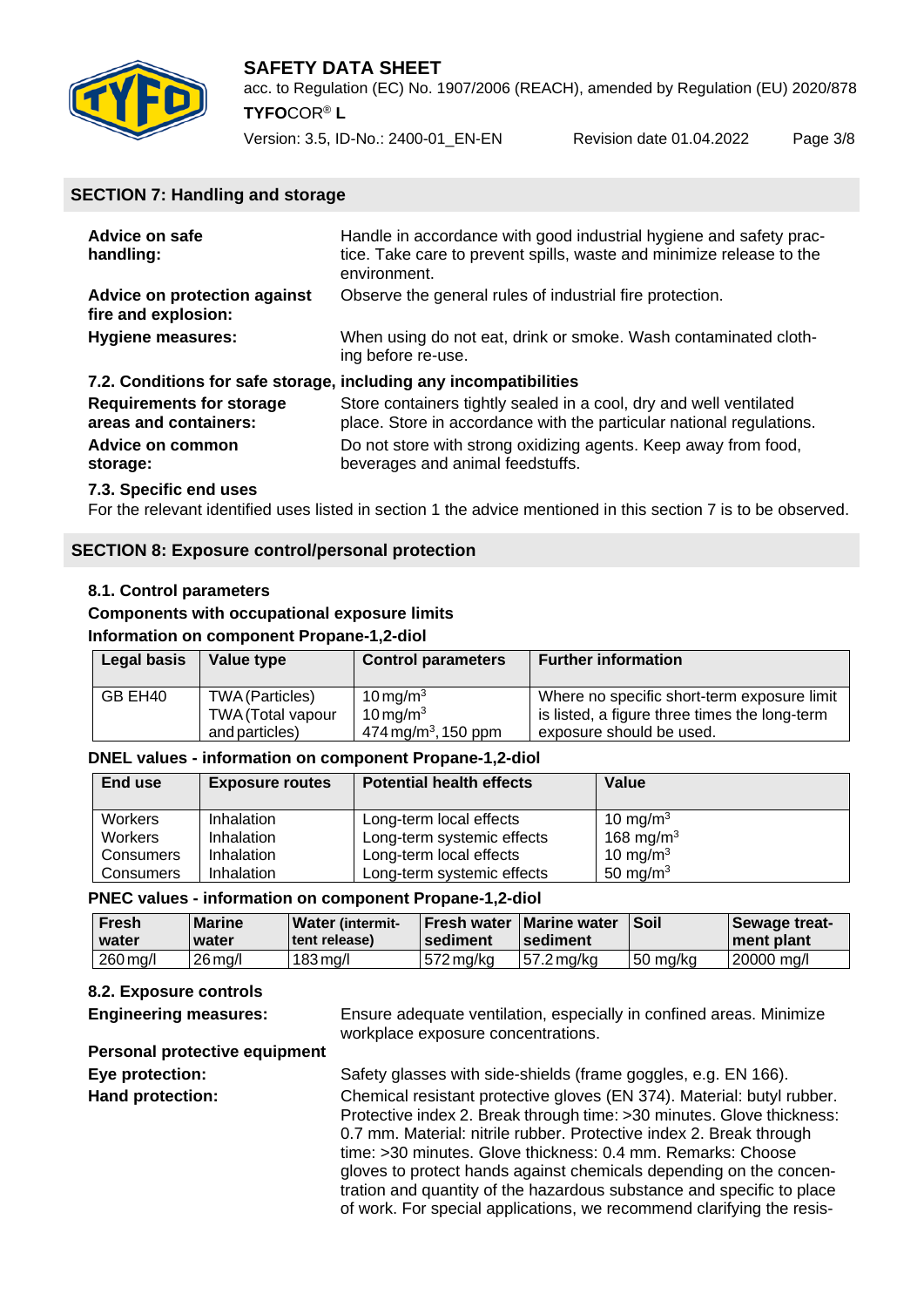

acc. to Regulation (EC) No. 1907/2006 (REACH), amended by Regulation (EU) 2020/878 **TYFO**COR® **L**

Version: 3.5, ID-No.: 2400-01\_EN-EN Revision date 01.04.2022 Page 4/8

# **SECTION 8: Exposure control/personal protection**

|                                | tance to chemicals of the aforementioned protective gloves with the<br>manufacturer. Wash hands before breaks and at the end of workday.                                                                                    |
|--------------------------------|-----------------------------------------------------------------------------------------------------------------------------------------------------------------------------------------------------------------------------|
| Skin and body protection:      | Wash skin thoroughly after contact.                                                                                                                                                                                         |
| <b>Respiratory protection:</b> | Use respiratory protection unless adequate local exhaust ventilation<br>is provided or exposure assessment demonstrates that exposures<br>are within recommended exposure guidelines.<br>Filter type: Particulate type (P). |

#### **SECTION 9: Physical and chemical properties**

#### **9.1. Information on basic physical and chemical properties**

| Appearance:                                                                           | liquid.                       |                               |
|---------------------------------------------------------------------------------------|-------------------------------|-------------------------------|
| Colour:                                                                               | colourless.                   |                               |
| Odour:                                                                                | almost odourless.             |                               |
| <b>Odour threshold:</b>                                                               | No data available.            |                               |
| <b>Solidification temperature:</b>                                                    | $<$ -50 °C.                   | (DIN ISO 3016)                |
| Initial boiling point/boiling range:                                                  | $>150$ °C.                    | (ASTM D 1120)                 |
| <b>Evaporation rate:</b>                                                              | No data available.            |                               |
| Flammability (solid, gas):                                                            | not applicable.               |                               |
| <b>Upper explosion limit:</b>                                                         | 12.6 % vol.                   | (Inform. on propylene glycol) |
| Lower explosion limit:                                                                | 2.6 % vol.                    | (Inform. on propylene glycol) |
| Flash point:                                                                          | $>100$ °C.                    | (DIN EN 22719, ISO 2719)      |
| Ignition temperature:                                                                 | No data available.            |                               |
| Decomposition temperature:                                                            | No data available.            |                               |
| pH value (20 $°C$ ):                                                                  | $8.0 - 9.0.$                  | (ASTM D 1287)                 |
| Viscosity (kinematic, 20 °C):                                                         | ca. 70 mm $^{2}/s$ .          | (DIN 51562)                   |
| Solubility:                                                                           | Water solubility: soluble.    |                               |
| <b>Partition coefficient n-octanol/H<sub>2</sub>O:</b> $log P_{ow}$ (20.5 °C): -1.07. |                               | (Inform. on propylene glycol) |
| Vapour pressure (20 °C):                                                              | ca. 0.2 hPa.                  | (calculated)                  |
| Density (20 °C):                                                                      | ca. 1.055 g/cm <sup>3</sup> . | (DIN 51757)                   |
| Vapour density:                                                                       | No data available.            |                               |
| <b>Particle properties:</b>                                                           | not applicable.               |                               |
| ---- -                                                                                |                               |                               |

# **9.2. Other informatiom** I **9.2.1. Information with regard to physical hazard classes Oxidizing properties:** not oxidizing.<br> **Explosive properties:** not explosive. **Explosive properties:**

I **9.2.2. Other safety characteristics** No further information.

# **SECTION 10: Stability and reactivity**

| 10.1. Reactivity:                              | No hazardous reactions if stored and handled as prescribed/indicated.<br>Corrosion to metals: No corrosive effect on metals. |
|------------------------------------------------|------------------------------------------------------------------------------------------------------------------------------|
| 10.2. Chemical stability:                      | The product is stable if stored and handled as prescribed/indicated.                                                         |
| 10.3. Possibility of hazard-<br>ous reactions: | No hazardous reactions if stored and handled as prescribed/indicated.                                                        |
| 10.4. Conditions to avoid:                     | No conditions to avoid anticipated.                                                                                          |
| 10.5. Incompatible materials:                  | Substances to avoid: strong oxidising agents.                                                                                |
| 10.6. Hazardous decom-<br>position products:   | No hazardous decomposition products if stored and handled as pres-<br>cribed/indicated.                                      |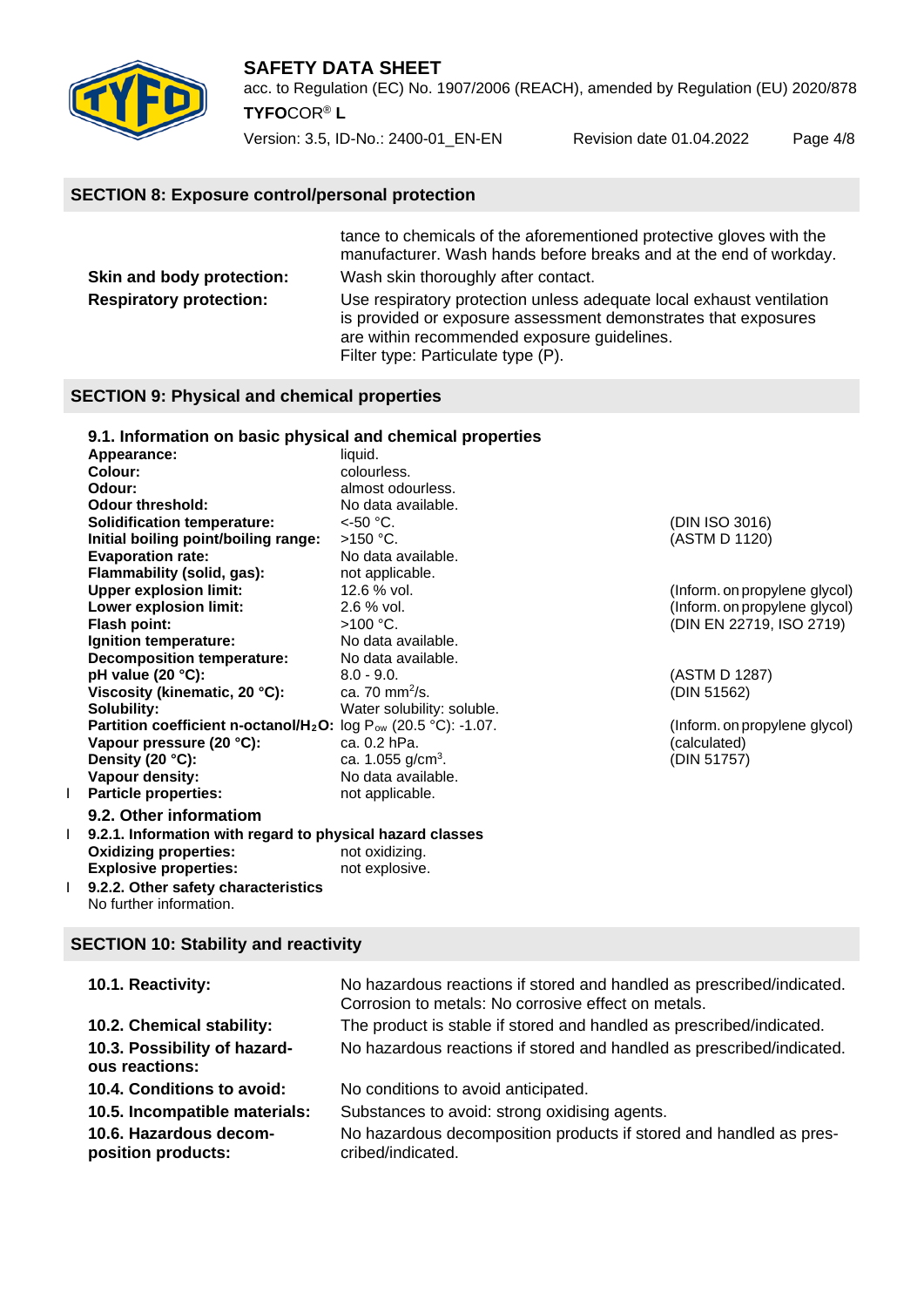

#### **SAFETY DATA SHEET** acc. to Regulation (EC) No. 1907/2006 (REACH), amended by Regulation (EU) 2020/878 **TYFO**COR® **L**

Version: 3.5, ID-No.: 2400-01\_EN-EN Revision date 01.04.2022 Page 5/8

# **SECTION 11: Toxicological information**

| 11.1. Information on hazard classes as defined in Regulation (EC) No. 1272/2008 |                                                          |                                                                                                                                                                                                                                                                                                                                                                             |
|---------------------------------------------------------------------------------|----------------------------------------------------------|-----------------------------------------------------------------------------------------------------------------------------------------------------------------------------------------------------------------------------------------------------------------------------------------------------------------------------------------------------------------------------|
|                                                                                 | <b>Information on likely</b><br>routes of exposure:      | Inhalation. Skin contact. Ingestion. Eye contact.                                                                                                                                                                                                                                                                                                                           |
|                                                                                 | <b>Acute toxicity:</b>                                   | Not classified based on available information.<br>Information on component Propane-1,2-diol: Acute oral toxicity:<br>LD50 (Rat): 19400-36000 mg/kg. Assessment: The substance has<br>no acute oral toxicity. Acute inhalation toxicity: No data available.<br>Acute dermal toxicity: LD50 (Rabbit): 20800 mg/kg. Assessment:<br>The substance has no acute dermal toxicity. |
|                                                                                 | Skin corrosion/<br>irritation:                           | Not classified based on available information.<br>Information on component Propane-1,2-diol: no skin irritation<br>(Rabbit), method: OECD test guideline 404.                                                                                                                                                                                                               |
|                                                                                 | Serious eye damage/<br>eye irritation:                   | Not classified based on available information.<br>Information on component Propane-1,2-diol: slight eye irritation<br>(Rabbit), method: OECD test guideline 405.                                                                                                                                                                                                            |
|                                                                                 | <b>Respiratory or skin</b><br>sensitisation:             | Skin sensitisation: Not classified based on available information.<br>Respiratory sensitisation: Not classified based on available inform.                                                                                                                                                                                                                                  |
|                                                                                 | Germ cell mutagenicity:                                  | Not classified based on available information.<br>Information on component Propane-1,2-diol: Genotoxicity in vitro:<br>not mutagenic (Bacteria, AMES Test), m.: OECD test guideline 471.                                                                                                                                                                                    |
|                                                                                 | <b>Carcinogenicity:</b>                                  | Not classified based on available information.<br>Information on component Propane-1,2-diol: NOAEL (Rat): 1700-<br>2100 mg/kg, application route: ingestion, exposure time: 2 years.                                                                                                                                                                                        |
|                                                                                 | <b>Reproductive toxicity:</b>                            | Not classified based on available information.                                                                                                                                                                                                                                                                                                                              |
|                                                                                 | Specific target organ toxi-<br>city (single exposure):   | Not classified based on available information.                                                                                                                                                                                                                                                                                                                              |
|                                                                                 | Specific target organ toxi-<br>city (repeated exposure): | Not classified based on available information.                                                                                                                                                                                                                                                                                                                              |
|                                                                                 | <b>Repeated dose toxicity:</b>                           | Not classified based on available information.                                                                                                                                                                                                                                                                                                                              |
|                                                                                 | <b>Aspiration toxicity:</b>                              | Not classified based on available information.                                                                                                                                                                                                                                                                                                                              |

# I **11.2. Information on other hazards**

# Ӏ **Endocrine disrupting properties**

This mixture does not contain components considered to have endocrine disrupting properties according to REACH Article 57(f) or Commission Delegated regulation (EU) 2017/2100 or Commission Regulation (EU) 2018/605 at levels of 0.1% by weight or higher.

# **SECTION 12: Ecological information**

# **12.1. Toxicity**

#### **Information on component Propane-1,2-diol**

| <b>Toxicity to</b>                         | Value / exposure time                               | <b>Species</b>                                                                   |
|--------------------------------------------|-----------------------------------------------------|----------------------------------------------------------------------------------|
| fish                                       | LC50: 51600 mg/l / 96 h                             | Oncorhynchus mykiss (Rainbow trout)<br>Method: OECD test guideline 203           |
| daphnia and other<br>aquatic invertebrates | EC50: 34400 mg/l / 48 h                             | Daphnia magna (Water flea)                                                       |
| algae                                      | EC50: 19000 mg/l / 72 h                             | Pseudokirchneriella subcapitata (Green algae)<br>Method: OECD test guideline 201 |
| bacteria                                   | EC50: 26800 mg/l / 30 min<br>EC50: >1000 mg/l / 3 h | Photobacterium phosphoreum<br>Activated sludge                                   |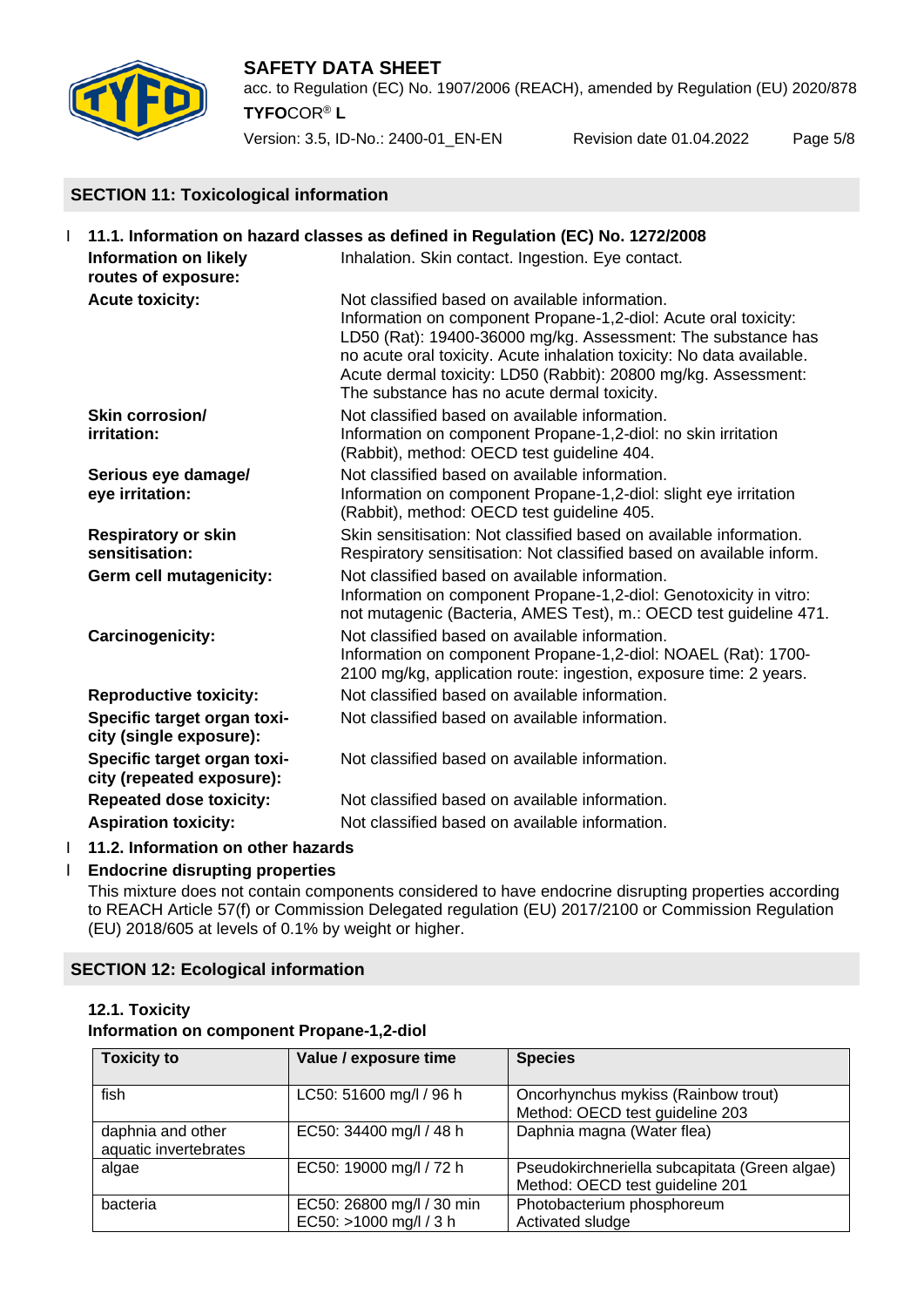

acc. to Regulation (EC) No. 1907/2006 (REACH), amended by Regulation (EU) 2020/878 **TYFO**COR® **L**

Version: 3.5, ID-No.: 2400-01\_EN-EN Revision date 01.04.2022 Page 6/8

# **SECTION 12: Ecological information**

| 12.2. Persistence and<br>degradability:        | Information on component Propane-1,2-diol: Biodegradability: Bio-<br>degradation: 87-92 % (28 d), method: OECD test quideline 301 D.<br>Result: readily biodegradable.                                                                                                      |
|------------------------------------------------|-----------------------------------------------------------------------------------------------------------------------------------------------------------------------------------------------------------------------------------------------------------------------------|
| 12.3. Bioaccumulative<br>potential:            | Information on component Propane-1,2-diol: Partition coefficient<br>n-octanol/H <sub>2</sub> 0: log P <sub>ow</sub> (20.5 °C): -1.07.                                                                                                                                       |
| 12.4. Mobility in soil:                        | No data available.                                                                                                                                                                                                                                                          |
| 1 12.5. Results of PBT and<br>vPvB assessment: | This mixture contains no components considered to be either persis-<br>tent, bioaccumulative and toxic (PBT), or very persistent and very<br>bioaccumulative (vPvB) at levels of 0.1% by weight or higher.                                                                  |
| 1 12.6. Endocrine disrupt-<br>ing properties:  | This mixture does not contain components considered to have endo-<br>crine disrupting properties according to REACH Article 57(f) or Com-<br>mission Delegated regulation (EU) 2017/2100 or Commission Reg-<br>ulation (EU) 2018/605 at levels of 0.1% by weight or higher. |
| 12.7. Other adverse effects:                   | No data available.                                                                                                                                                                                                                                                          |

# **SECTION 13: Disposal considerations**

#### **13.1. Waste treatment methods**

| <b>Product:</b>                | Do not allow to enter ground water, surface water or sewage system.<br>Dispose of in accordance with local regulations.<br>According to the European Waste Catalogue (EWC), waste code<br>numbers are not product specific, but application specific. Waste<br>code numbers are to be assigned by the user in discussion with<br>the manufacturer / the disposer / the competent authority.<br>Recommended EWC No.: 16 05 09 - discarded chemicals other<br>than those mentioned in 16 05 06, 16 05 07 or 16 05 08. |
|--------------------------------|---------------------------------------------------------------------------------------------------------------------------------------------------------------------------------------------------------------------------------------------------------------------------------------------------------------------------------------------------------------------------------------------------------------------------------------------------------------------------------------------------------------------|
| <b>Contaminated packaging:</b> | Dispose of as the product. Empty containers should be taken to an<br>approved waste handling site for recycling or disposal.                                                                                                                                                                                                                                                                                                                                                                                        |

# **SECTION 14: Transport information**

|                                | ADR/<br><b>RID</b> | <b>ADN</b>            | <b>IMDG</b>                              | <b>IATA/</b><br><b>ICAO</b> |
|--------------------------------|--------------------|-----------------------|------------------------------------------|-----------------------------|
|                                |                    | transport regulations | Not classified as a dangerous good under |                             |
| 14.1. UN number or ID number   |                    |                       |                                          |                             |
| 14.2. UN proper shipping name  |                    |                       |                                          |                             |
| 14.3. Transport hazard classes |                    |                       |                                          |                             |
| 14.4. Packing group            |                    |                       |                                          |                             |
| 14.5. Environmental hazards    |                    |                       |                                          |                             |

# **14.6. Special precautions for user**

- I See sections 6, 7, and 8.
- Ӏ **14.7. Maritime transport in bulk according to IMO instruments** Not applicable.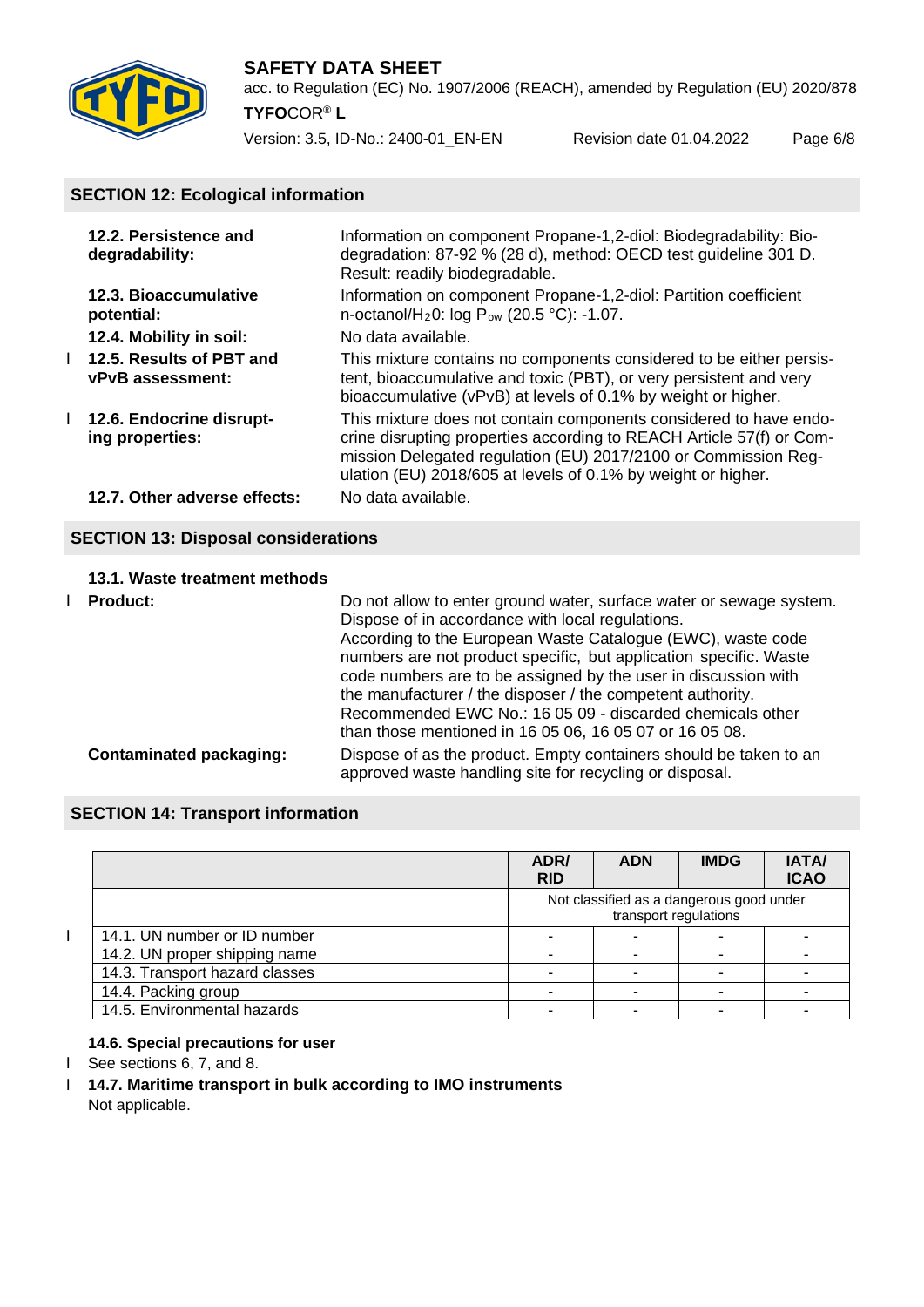

Version: 3.5, ID-No.: 2400-01\_EN-EN Revision date 01.04.2022 Page 7/8

# **SECTION 15: Regulatory information**

# **15.1. Safety, health and environmental regulations/legislation specific for the substance/mixture**

| <b>EU Regulations</b>                                                                                                                                        | <b>Remark</b>  |
|--------------------------------------------------------------------------------------------------------------------------------------------------------------|----------------|
| Regulation (EC) No. 649/2012 of the European Parliament and the Council<br>concerning the export and import                                                  | Not applicable |
| REACH - Restrictions on the manufacture, placing on the market and use of<br>certain dangerous substances, preparations and articles (Annex XVII)            | Not applicable |
| REACH - Candidate List of Substances of Very High Concern for Authorisation<br>(Article 59)                                                                  | Not applicable |
| REACH - List of substances subject to authorisation (Annex XIV)                                                                                              | Not applicable |
| Regulation (EC) No. 1005/2009 on substances that deplete the ozone layer                                                                                     | Not applicable |
| Regulation (EC) No. 850/2004 on persistent organic pollutants                                                                                                | Not applicable |
| Seveso III - Directive 2012/18/EU of the European Parliament and of the Coun-<br>cil on the control of major-accident hazards involving dangerous substances | Not applicable |

#### **Other regulations**

No further information.

#### **15.2. Chemical Safety Assessment**

A Chemical Safety Assessment was not carried out for the product.

# **SECTION 16: Other information**

| Not applicable                                                           | Full text of the abbreviations of classifications and H-Statements used in sections 2 and 3                                   |  |  |  |
|--------------------------------------------------------------------------|-------------------------------------------------------------------------------------------------------------------------------|--|--|--|
| Other abbreviations used in this safety data sheet in alphabetical order |                                                                                                                               |  |  |  |
| <b>ADN</b>                                                               | European agreement concerning the international carriage of dangerous<br>goods by inland waterways                            |  |  |  |
| <b>ADR</b>                                                               | European agreement concerning the international carriage of dangerous<br>goods by road                                        |  |  |  |
| <b>ASTM</b>                                                              | American Society for Testing and Materials                                                                                    |  |  |  |
| CAS number                                                               | <b>Chemical Abstracts Service number</b>                                                                                      |  |  |  |
| <b>CLP</b>                                                               | Regulation (EC) No. 1272/2008 on classification, labeling and packaging<br>of chemical substances and mixtures                |  |  |  |
| <b>DIN</b>                                                               | German Institute for Standardisation/German Industrial Standard                                                               |  |  |  |
| <b>DNEL</b>                                                              | Derived No Effect Level                                                                                                       |  |  |  |
| EC50                                                                     | <b>Median Effective Concentration</b>                                                                                         |  |  |  |
| EC number                                                                | EINECS number (European Inventory of Existing Substances) or ELINCS<br>number (European List of Notified Chemical Substances) |  |  |  |
| GB EH40                                                                  | UK EH40 WEL - Workplace Exposure Limits                                                                                       |  |  |  |
| <b>GB EH40 TWA</b>                                                       | Long-term exposure limit (8-hour TWA reference period)                                                                        |  |  |  |
| IATA                                                                     | International Air Transport Association                                                                                       |  |  |  |
| <b>ICAO</b>                                                              | International Civil Aviation Organization                                                                                     |  |  |  |
| <b>IMDG</b>                                                              | International Maritime Dangerous Goods Code                                                                                   |  |  |  |
| <b>IMO</b>                                                               | International Maritime Organization                                                                                           |  |  |  |
| <b>INDEX</b> number                                                      | Identification code for hazardous substances, Annex VI of Regulation (EC)<br>No. 1272/2008                                    |  |  |  |
| <b>ISO</b>                                                               | International Organisation for Standardisation/International Standard                                                         |  |  |  |
| <b>LC50</b>                                                              | <b>Median Lethal Concentration</b>                                                                                            |  |  |  |
| LD50                                                                     | Median Lethal Dose                                                                                                            |  |  |  |
| <b>NOAEL</b>                                                             | No Observed Adverse Effect Level                                                                                              |  |  |  |
|                                                                          |                                                                                                                               |  |  |  |